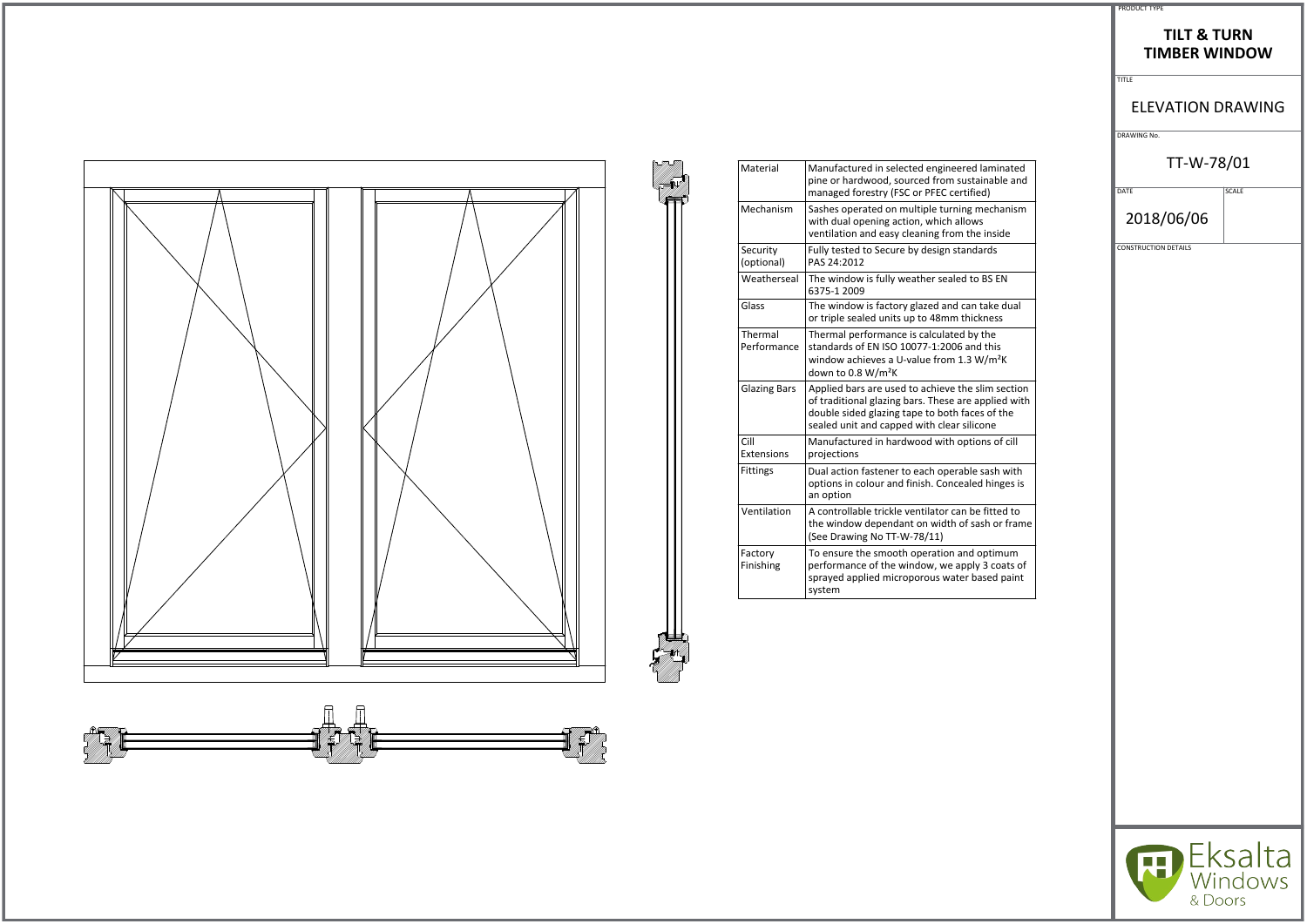

















| <b>PRODUCT TYPE</b> |  |
|---------------------|--|

## **TILT & TURN TIMBER WINDOW**

TITLE

# VERTICAL SECTION

DRAWING No.

# TT-W-78/02

 $\sqrt{\text{DATE}}$ 

2018/06/06 1:1.5  $\omega$  A3

CONSTRUCTION DETAILS

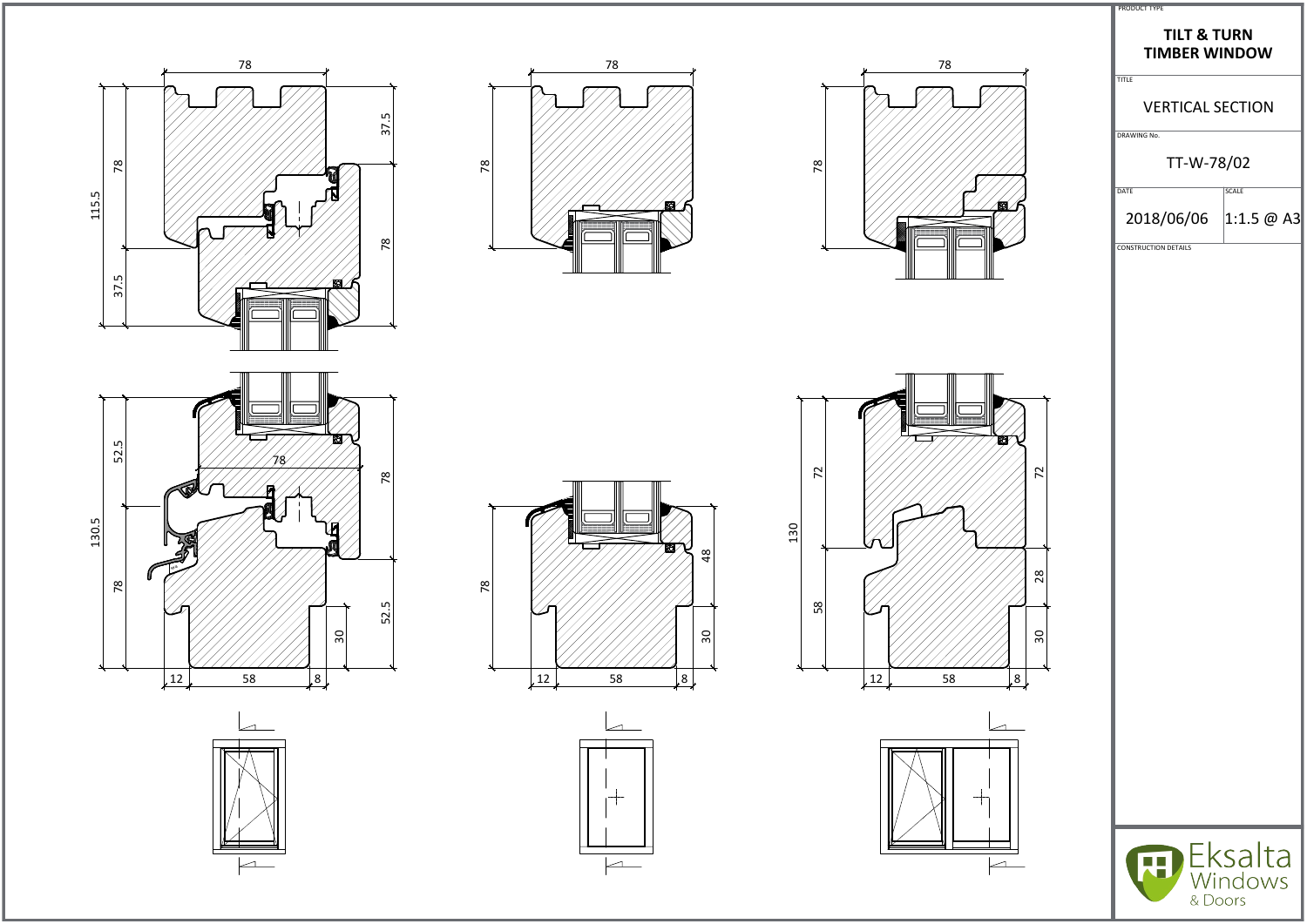













| <b>PRODUCT TYPE</b> |  |
|---------------------|--|

## **TILT & TURN TIMBER WINDOW**

TITLE

## HORIZONTAL SECTION

DRAWING No.

# TT-W-78/03

 $\sqrt{\text{DATE}}$ 

2018/06/06 1:1.5  $\omega$  A3

CONSTRUCTION DETAILS



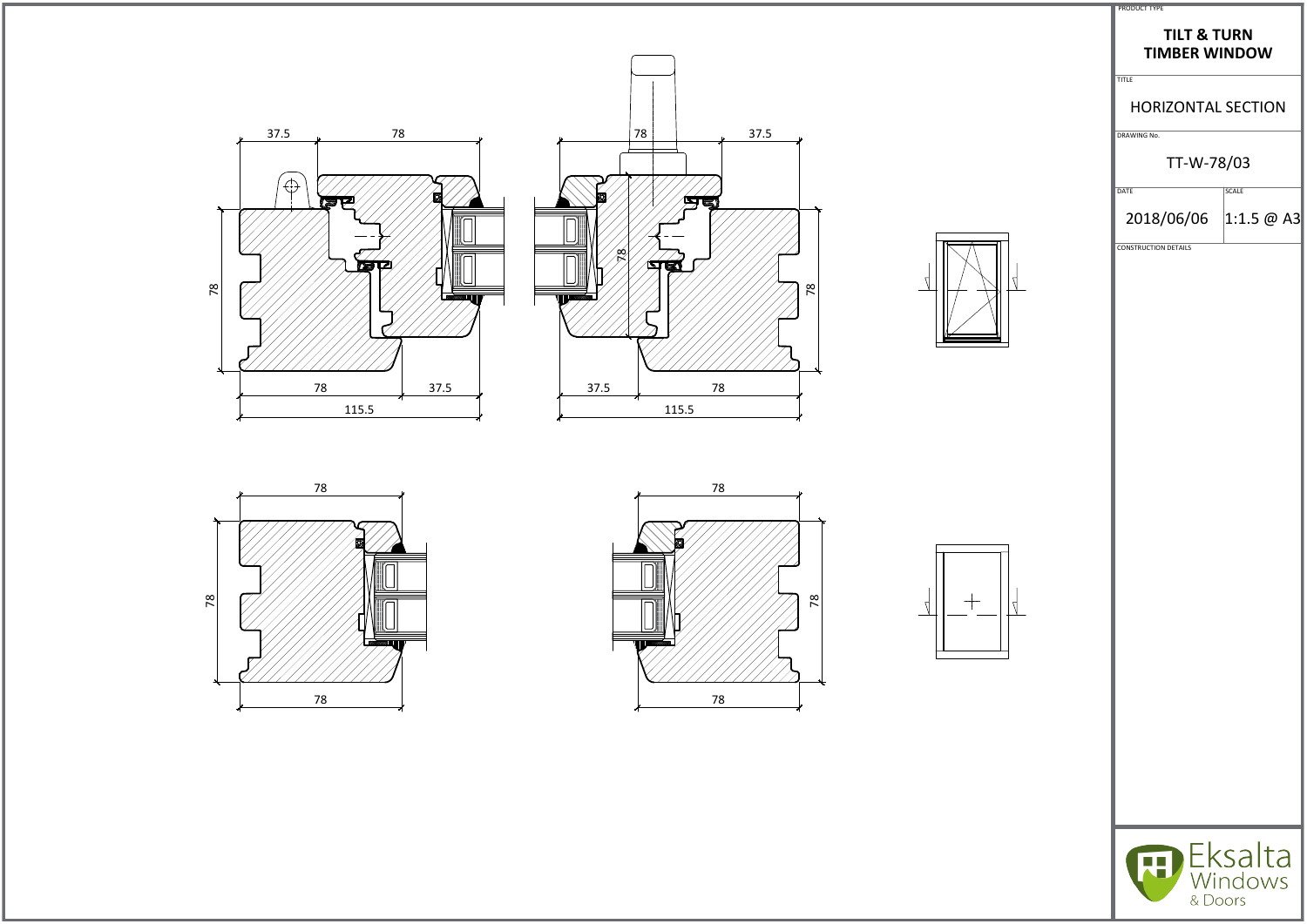

DIRECT GLAZED



| <b>TILT &amp; TURN</b><br><b>TIMBER WINDOW</b><br><b>MULLION DETAILS</b><br>TT-W-78/04<br><b>SCALE</b> | 2018/06/06 1:1.5 @ A3 |
|--------------------------------------------------------------------------------------------------------|-----------------------|
| <b>TITLE</b><br>DRAWING No.<br>DATE<br><b>CONSTRUCTION DETAILS</b>                                     |                       |
|                                                                                                        |                       |
|                                                                                                        |                       |
|                                                                                                        |                       |
|                                                                                                        |                       |
|                                                                                                        |                       |





TILT & TURN NEXT TO DIRECT GLAZED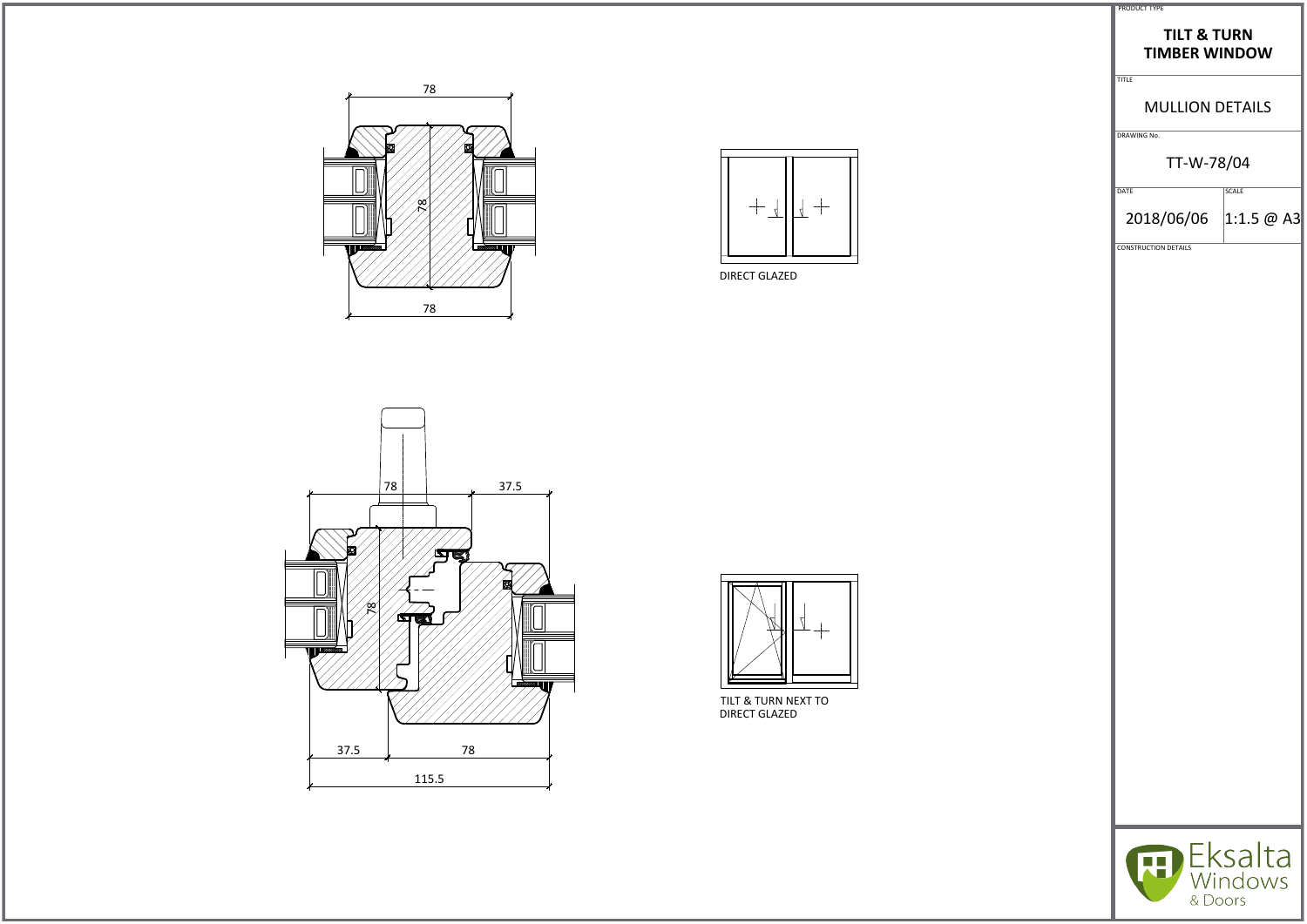







| <b>TILT &amp; TURN</b><br><b>TIMBER WINDOW</b><br><b>MULLION DETAILS</b><br>TT-W-78/05<br><b>SCALE</b><br>2018/06/06 1:1.5 @ A3 |  |  |
|---------------------------------------------------------------------------------------------------------------------------------|--|--|
| <b>TITLE</b><br>DRAWING No.<br>DATE<br><b>CONSTRUCTION DETAILS</b>                                                              |  |  |
|                                                                                                                                 |  |  |
|                                                                                                                                 |  |  |
|                                                                                                                                 |  |  |
|                                                                                                                                 |  |  |
|                                                                                                                                 |  |  |
|                                                                                                                                 |  |  |
|                                                                                                                                 |  |  |

DOUBLE TILT & TURN

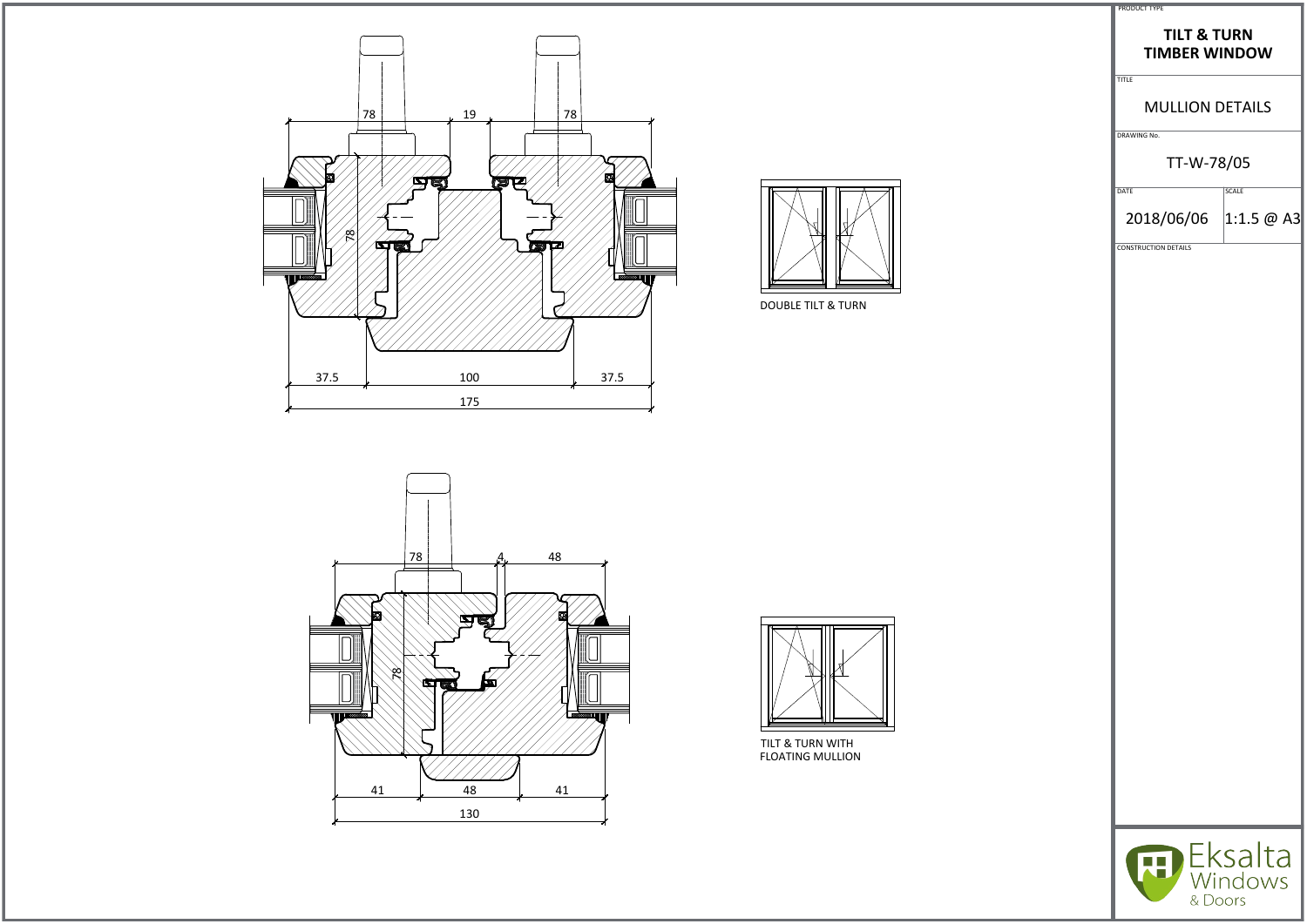



| PRODUCT TYPE                                   |                    |  |
|------------------------------------------------|--------------------|--|
| <b>TILT &amp; TURN</b><br><b>TIMBER WINDOW</b> |                    |  |
| <b>TITLE</b><br><b>TRANSOM DETAILS</b>         |                    |  |
| DRAWING No.                                    |                    |  |
| TT-W-78/06                                     |                    |  |
| DATE<br>2018/06/06 1:1.5 @ A3                  | <b>SCALE</b>       |  |
| <b>CONSTRUCTION DETAILS</b>                    |                    |  |
|                                                |                    |  |
|                                                |                    |  |
|                                                |                    |  |
|                                                |                    |  |
|                                                |                    |  |
|                                                |                    |  |
|                                                |                    |  |
|                                                |                    |  |
|                                                |                    |  |
|                                                |                    |  |
|                                                |                    |  |
|                                                |                    |  |
|                                                | Eksalta<br>Windows |  |
| & Doors                                        |                    |  |



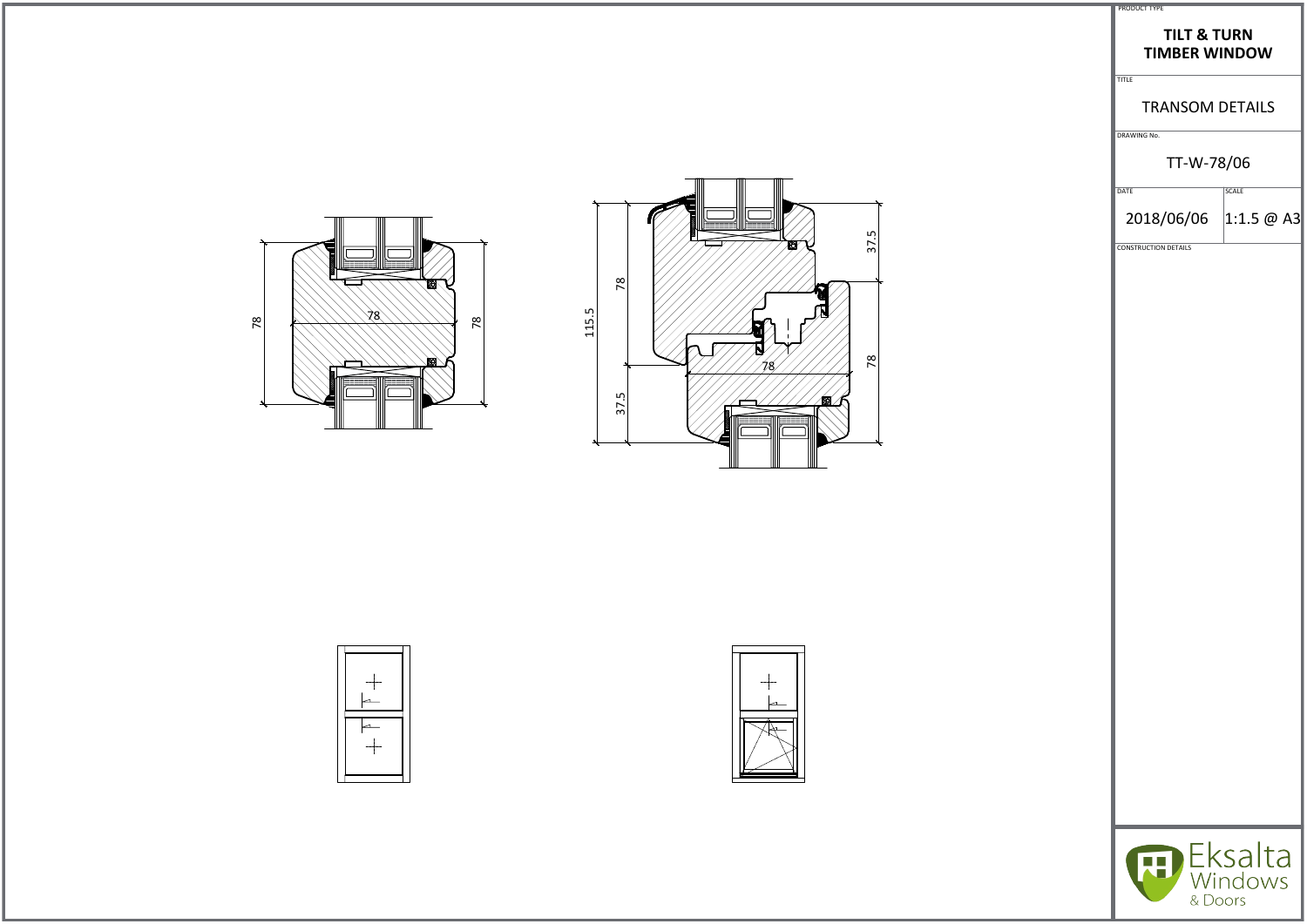





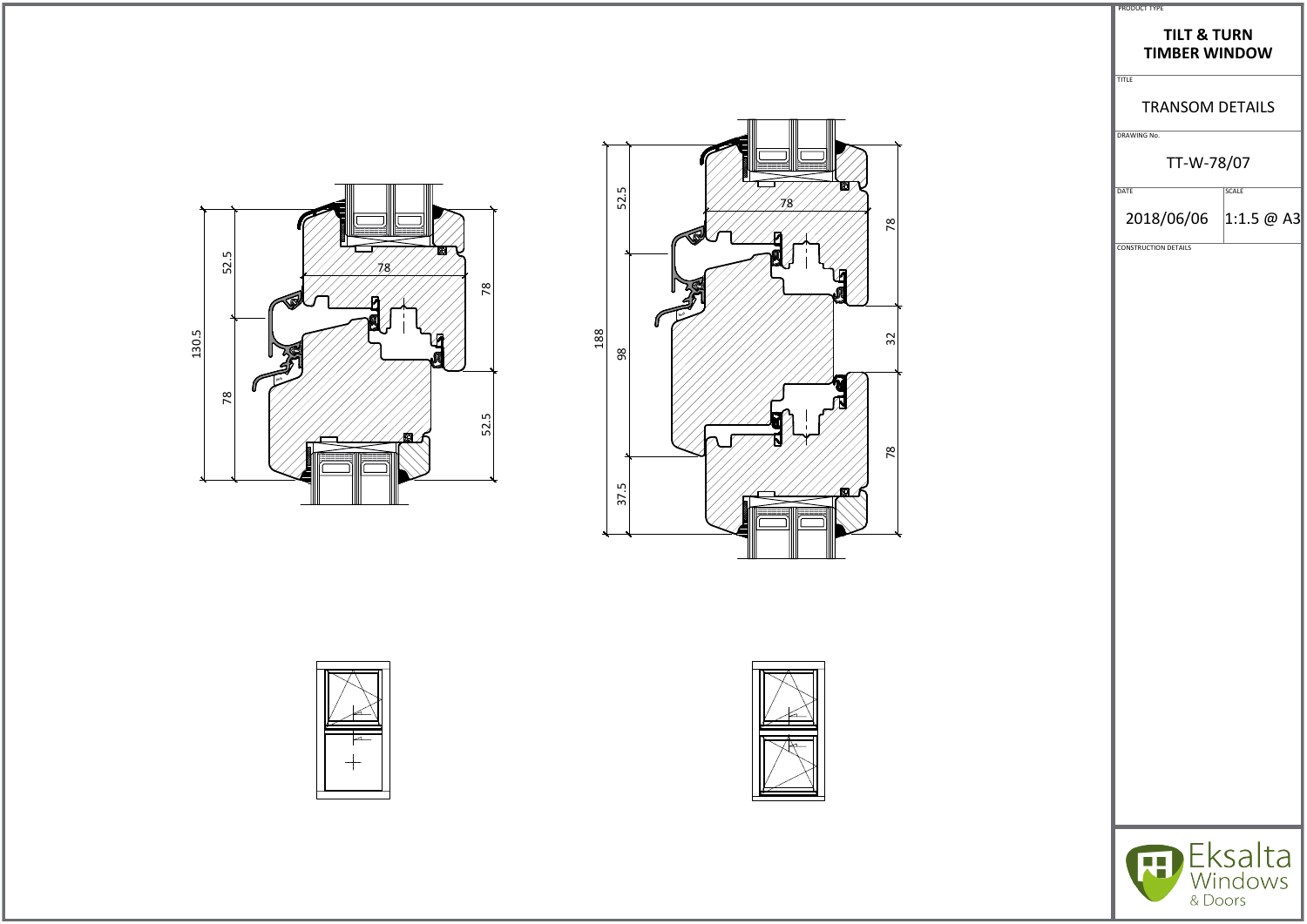





| <b>PRODUCT TYPE</b><br><b>TILT &amp; TURN</b><br><b>TIMBER WINDOW</b>           |                    |
|---------------------------------------------------------------------------------|--------------------|
| <b>TITLE</b><br><b>GLAZING AND GLAZING</b><br><b>BAR DETAILS</b><br>DRAWING No. |                    |
| TT-W-78/08                                                                      |                    |
| DATE                                                                            | <b>SCALE</b>       |
| 2018/06/06 1:1.5 @ A3                                                           |                    |
| <b>CONSTRUCTION DETAILS</b>                                                     |                    |
|                                                                                 |                    |
|                                                                                 |                    |
|                                                                                 |                    |
|                                                                                 |                    |
|                                                                                 |                    |
|                                                                                 |                    |
|                                                                                 |                    |
|                                                                                 |                    |
|                                                                                 |                    |
|                                                                                 |                    |
|                                                                                 |                    |
|                                                                                 |                    |
|                                                                                 |                    |
|                                                                                 |                    |
|                                                                                 |                    |
|                                                                                 |                    |
|                                                                                 |                    |
|                                                                                 |                    |
|                                                                                 | Eksalta<br>Windows |
| & Doors                                                                         |                    |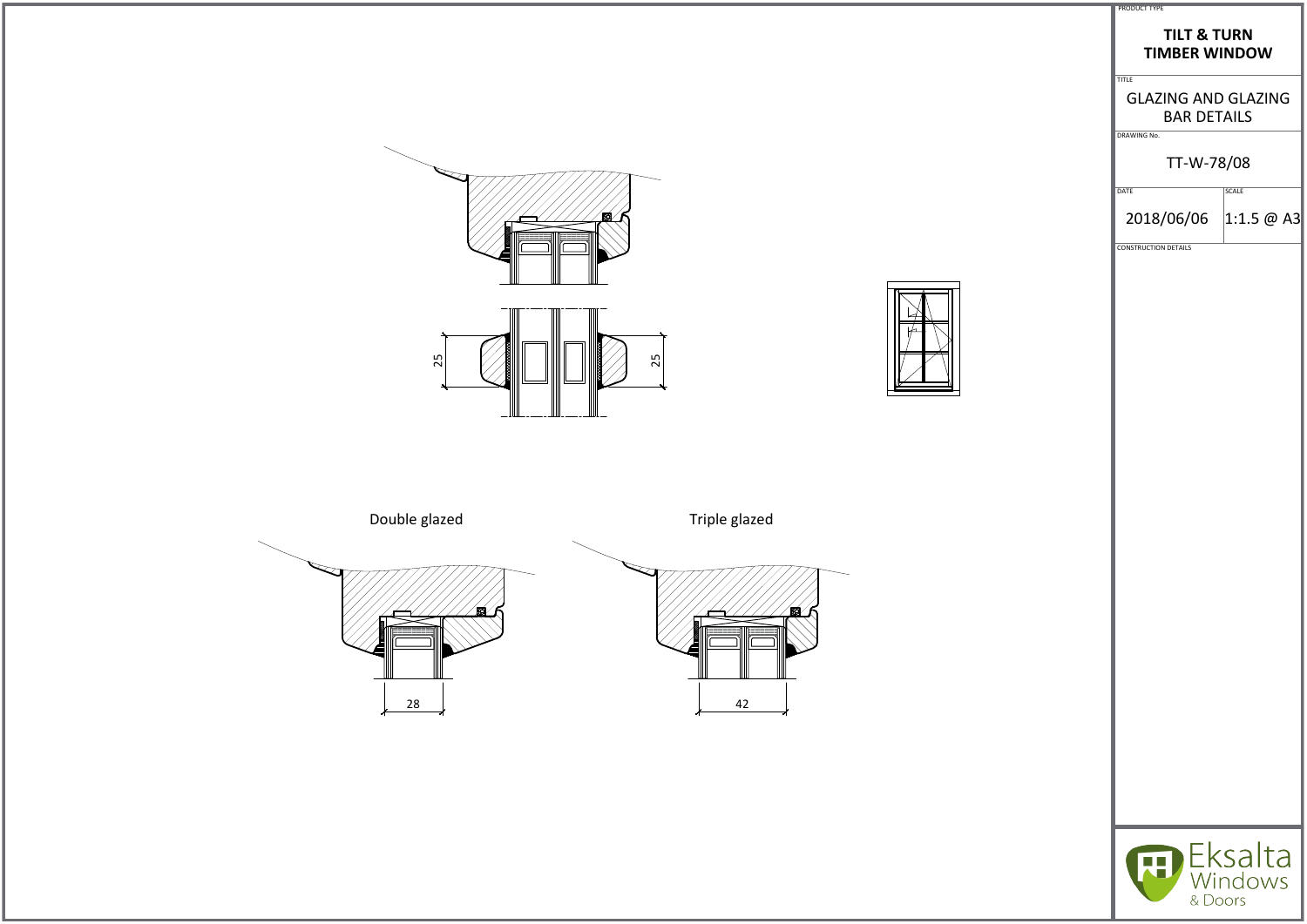

| <b>TILT &amp; TURN</b><br><b>TIMBER WINDOW</b><br><b>SASH AND FRAME</b><br><b>OPTIONS</b><br>TT-W-78/09<br><b>SCALE</b><br>2018/06/06 1:1.5 @ A3<br>Eksalta<br>Windows<br>& Doors |
|-----------------------------------------------------------------------------------------------------------------------------------------------------------------------------------|
| <b>TITLE</b><br>DRAWING No.<br>DATE<br><b>CONSTRUCTION DETAILS</b>                                                                                                                |
|                                                                                                                                                                                   |
|                                                                                                                                                                                   |
|                                                                                                                                                                                   |
|                                                                                                                                                                                   |
|                                                                                                                                                                                   |
|                                                                                                                                                                                   |
|                                                                                                                                                                                   |
|                                                                                                                                                                                   |
|                                                                                                                                                                                   |
|                                                                                                                                                                                   |
|                                                                                                                                                                                   |
|                                                                                                                                                                                   |
|                                                                                                                                                                                   |
|                                                                                                                                                                                   |
|                                                                                                                                                                                   |
|                                                                                                                                                                                   |
|                                                                                                                                                                                   |
|                                                                                                                                                                                   |
|                                                                                                                                                                                   |
|                                                                                                                                                                                   |
|                                                                                                                                                                                   |
|                                                                                                                                                                                   |
|                                                                                                                                                                                   |
|                                                                                                                                                                                   |
|                                                                                                                                                                                   |

 $\overline{\phantom{0}}$ 

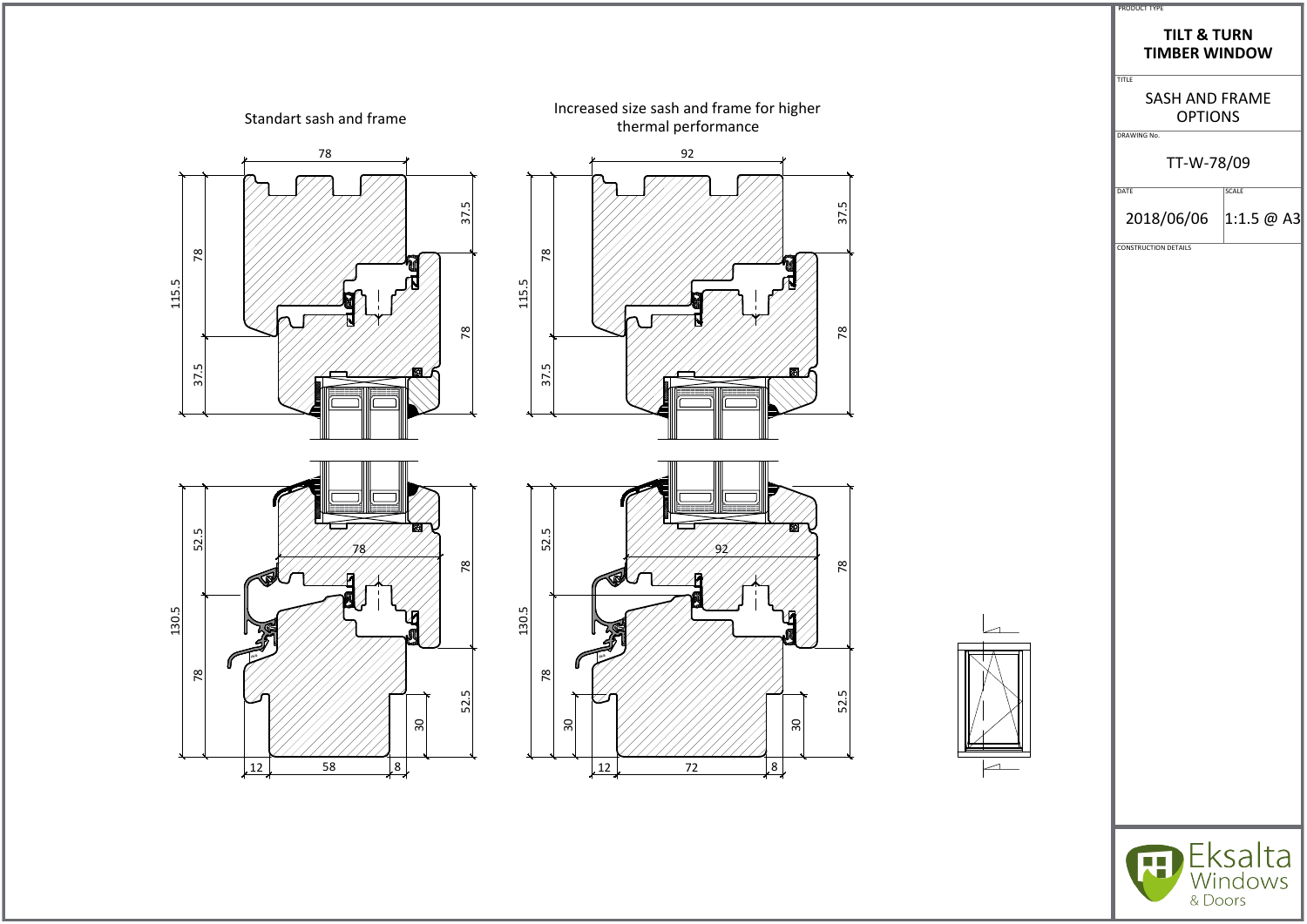

| <b>PRODUCT TYPE</b>                            |                                           |
|------------------------------------------------|-------------------------------------------|
| <b>TILT &amp; TURN</b><br><b>TIMBER WINDOW</b> |                                           |
| <b>TITLE</b>                                   |                                           |
| <b>CILL EXTENSION OPTIONS</b>                  |                                           |
| DRAWING No.                                    |                                           |
| TT-W-78/10                                     |                                           |
| DATE                                           | <b>SCALE</b>                              |
| 2018/06/06                                     | $ 1:1.5 \; \text{\textcircled{a}}$ A3 $ $ |
| <b>CONSTRUCTION DETAILS</b>                    |                                           |
|                                                |                                           |
|                                                |                                           |
|                                                |                                           |
|                                                |                                           |
|                                                |                                           |
|                                                |                                           |
|                                                |                                           |
|                                                |                                           |
|                                                |                                           |
|                                                |                                           |
|                                                |                                           |
|                                                |                                           |
|                                                |                                           |
|                                                |                                           |
|                                                |                                           |
|                                                |                                           |
|                                                |                                           |
|                                                |                                           |
|                                                |                                           |
|                                                |                                           |
|                                                |                                           |
|                                                |                                           |
|                                                | Eksalta                                   |
| & Doors                                        | Windows                                   |
|                                                |                                           |